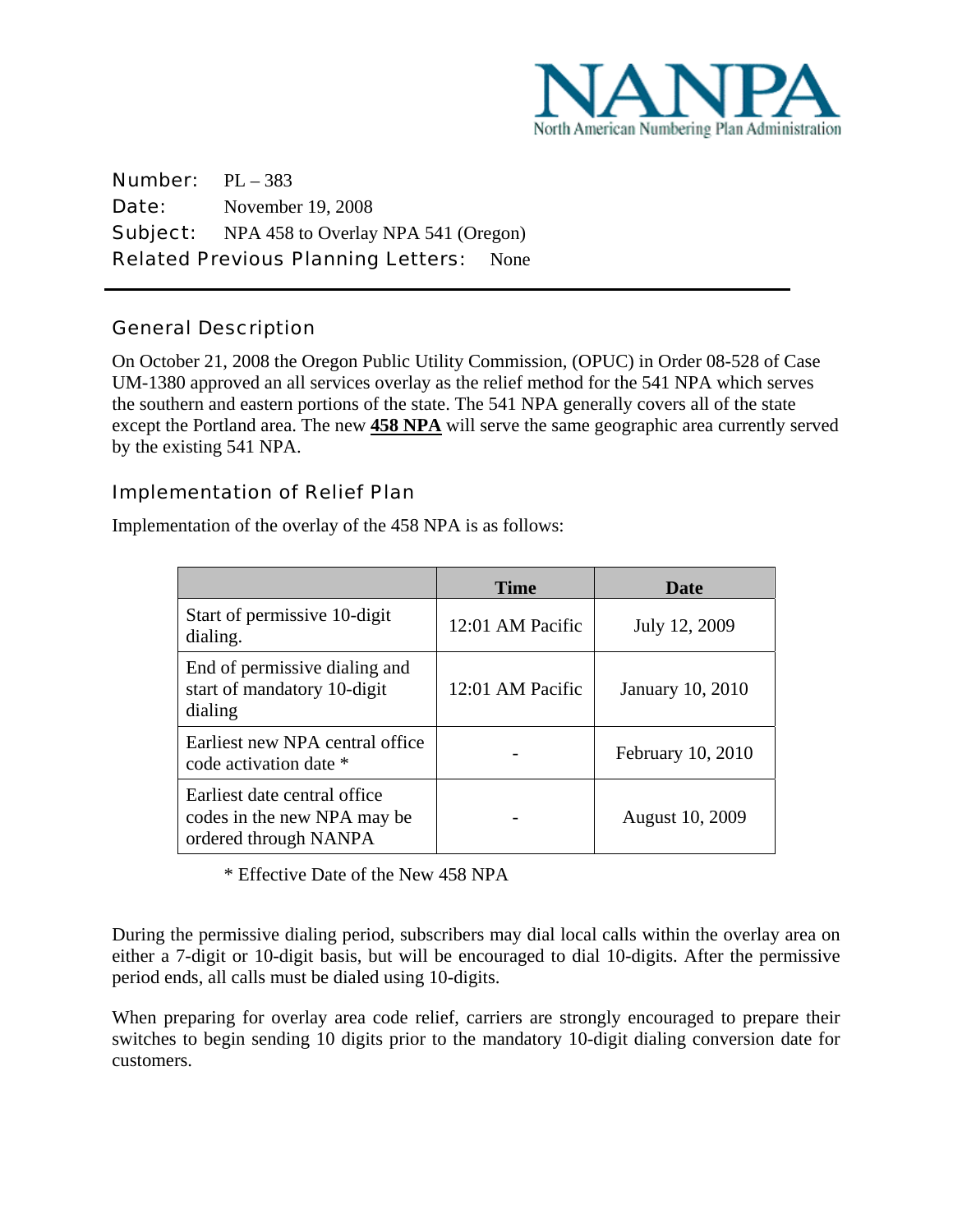# Central Office Code Listings and NPA Map

A rate center map of the 541/458 NPA overlay is attached. Since NXX information may change over time, please consult the NANPA website at www.nanpa.com , the Local Exchange Routing Guide (LERG) or the NXX Activity Guide (NNAG) for updated information. Information in the LERG and NNAG is available by license contract from Telcordia Routing Administration (TRA), at 732-699-6700.

# Dialing Plan

Coincident with the introduction of mandatory 10-digit dialing, the dialing plan for the 541 and 458 NPAs will be as follows:

| Type of call                                                  | Call terminating in | Dialing plan                          |
|---------------------------------------------------------------|---------------------|---------------------------------------|
| Local and EAS calls                                           | Home NPA (HNPA) or  | 10-digits (NPA-NXX-XXXX)*             |
|                                                               | Foreign NPA (FNPA)  |                                       |
| Toll call                                                     | <b>HNPA or FNPA</b> | $1 + 10$ -digits $(1 + NPA-NXX-XXXX)$ |
| <b>Operator Services</b><br>Credit card, collect, third party | <b>HNPA or FNPA</b> | $0 + 10$ -digits $(0 + NPA-NXX-XXXX)$ |

\*1+10-digit permissible at service provider's discretion

#### Network Testing

All international and domestic carriers should ensure that the 458 NPA has been activated throughout their networks prior to February 10, 2010. Test numbers to verify the routing to the new NPA will be in service beginning November 10, 2009 through April 10, 2010. The test numbers to verify the routing to the 458 NPA are: (458) 222-8378 (TEST) for LATA 670, (458) 333-8378 (TEST) for LATA 672 and (458) 444-8378 (TEST) for LATA 652. A recorded announcement will indicate that the test call has been successfully completed.

# General Information

The information in this planning letter reflects detailed information about NPA relief activities. The information has been derived from commission orders and from industry implementation decisions. The implementation of the plan described in this letter is the responsibility of individual service providers, and NANPA does not guarantee that the activities and plans will occur exactly as described herein.

# Contact Information

General questions regarding the expansion of the 541/458 NPA overlay should be directed to Joe Cocke, Senior NPA Relief Planner NANPA, on 805-520-1945. Questions of a technical nature should be directed to the NPA coordinator of the appropriate service provider.

Attached is a list of company and contact information that is provided to assist in the implementation of the relief plan described herein. Because this information is subject to change, NANPA cannot guarantee the completeness or the accuracy of the attached list.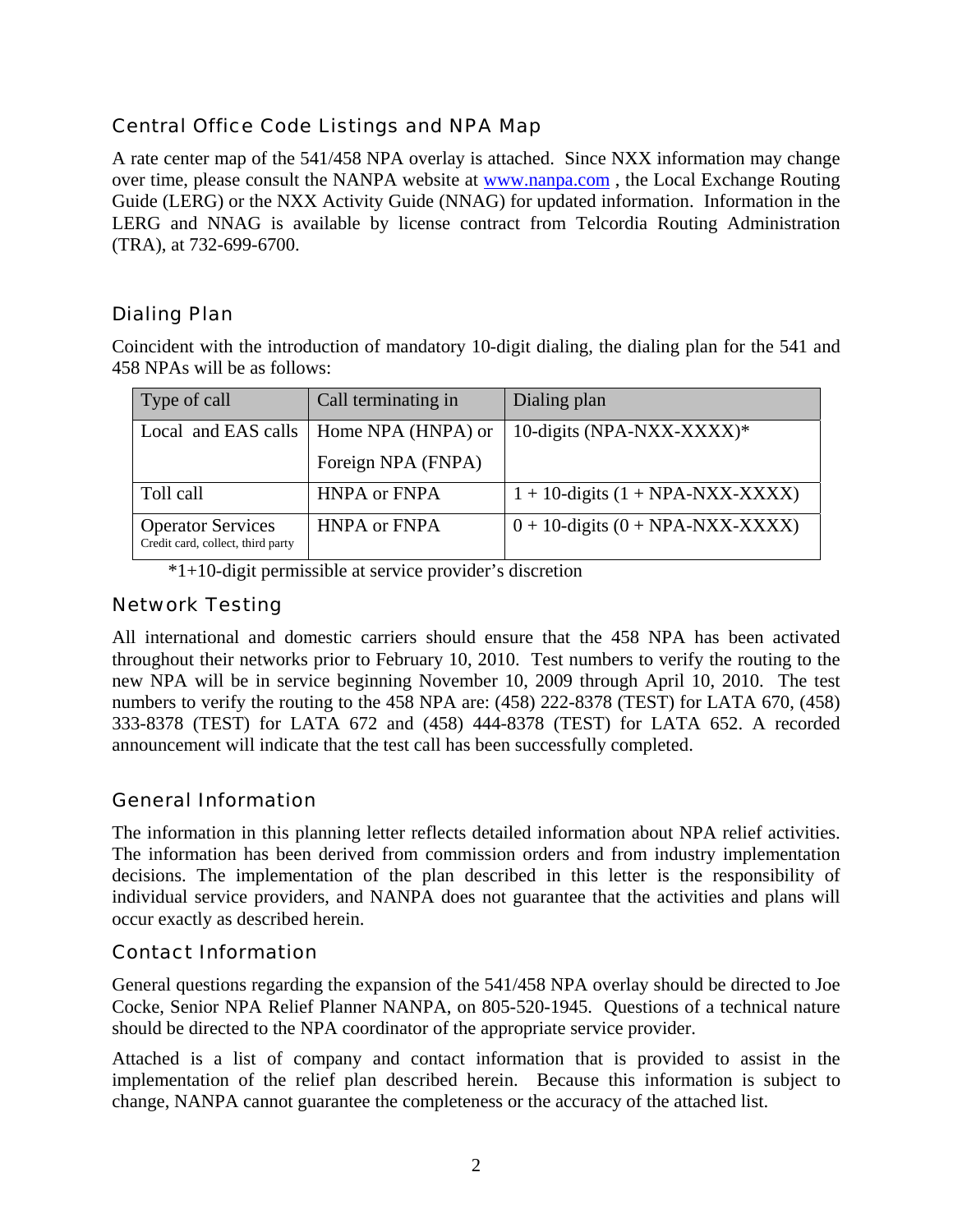# **NPA RELIEF PROJECT COORDINATORS**

| <b>NAME</b>             | <b>COMPANY</b>                | <b>TELEPHONE</b> | <b>EMAIL ID</b>                    |
|-------------------------|-------------------------------|------------------|------------------------------------|
| Joan O'Neil             | 360 Networks                  | 406-496-6522     | Joani.oneill@360.net               |
| Donna Long              | Advanced Tel Grp. -           | 612-436-6634     | Donna.long@integratelecom.com      |
|                         | and Unicom                    |                  |                                    |
| Anthony Jeffers         | Arch (USA Mobility)           | 972-801-0217     | Anthony.jeffers@arch.com           |
| George Guerra           | AT&T                          | 408-493-8507     | Gg2395@att.com                     |
| Wes Jackert             | AT&T Mobility                 | 562-468-8742     | Wj8393@att.com                     |
| <b>Terry Elison</b>     | AT&T Mobility                 | 610-266-4807     | Te3638@att.com                     |
| Dan Bubb                | <b>AXXIS Tel</b>              | 541-386-3723     | dan@axxistel.com                   |
| Casey                   | Bandwidth.com                 | 312-646-0011     | caseyw@bandwidth.com               |
| Wojciechowski           |                               |                  |                                    |
| Chris Cappuccio         | Bend Tel                      | 541-325-2560     | Chris.c@bendtel.com                |
| Mindy Hill              | Cal-Ore Comm                  | 530-397-7012     | mindy@cot.net                      |
| Paul Illig              | <b>Cascade Utilities</b>      | 503-630-8939     | illigp@cuaccess.net                |
| Cheryl Roach            | CenturyTel                    | 318-388-9476     | Cheryl.roach@centurytel.com        |
| <b>Holly Kuester</b>    | <b>Charter Comm</b>           | 314-288-3353     | Holly.kuester@chartercom.com       |
| Stephen Bonno           | Citizens/Frontier             | 585-777-8011     | Stephen.bonno@frontiercorp.com     |
| Kimberly                | Comcast                       | 720-267-8287     | Kimberly_swenson@cable.comcast.com |
| Swenson                 |                               |                  |                                    |
| Valerie Endlich         | <b>Cricket Communications</b> | 858-882-6396     | vendlich@cricketcommunications.com |
| Marcia Lincoln          | Eagle Tel                     | 541-893-6111     | Marcia@eagletelephone.com          |
| <b>Joe Franell</b>      | <b>Eastern Ore Telecom</b>    | 541-289-7000     | jfranell@eotnet.com                |
| (customer)              |                               |                  |                                    |
| <b>Brian Franke</b>     | <b>Eastern Ore Telecom</b>    | 541-289-7000     | bfranke@eotnet.net                 |
| (technical)             |                               |                  |                                    |
| <b>Todd Ramsey</b>      | Embarq                        | 919-554-5148     | Todd.w.ramsey@embarq.com           |
| <b>Becky Sandercock</b> | Embarq                        | 541-387-9289     | Becky.sandercock@embarq.com        |
| Dan Greig               | Farmers Mutual Tel            | 208-452-3100     | dan@fmtc.com                       |
| Jim Smith               | Helix Tel                     | 541-457-2385     | htc@helixtel.com                   |
| Jeanne Bell             | <b>Integra Telecom</b>        | 503-453-8279     | jeanne.bell@integratelecom.com     |
| Kathy Michaud           | Level 3 Communications        | 720-888-2392     | Kathy.michaud@level3.com           |
| Jacob Barlow            | Malheur Home Telco            | 303-707-7004     | Jacob.barlow@qwest.com             |
| Joe DeLaTorre           | Midvale Tel                   | 208-355-2211     | joe@midvaletelephone.com           |
| Sue Billings            | Monroe Tel                    | 541-847-5135     | sue@monroetel.com                  |
| James Murray            | Neutral Tandem                | 312-384-8091     | jmurray@neutraltandem.com          |
| Sam Murk                | Next Gen Phone Sys            | 541-752-2033     | sam@exchangenet.net                |
| Jake Saul               | North State Telephone and     | 541-932-4411     | jakes@ortelco.net                  |
|                         | Oregon Telephone              |                  |                                    |
| <b>Bill Mattson</b>     | Northwest Tel                 | 509-661-2111     | bmattson@zayo.com                  |
| Nichole smith           | One Eighty Ntwks              | 509-526-2112     | $n \sinh(\omega)$ go 180.net       |
| Doug Musgrave           | Ore-Id Utilities (Humboldt)   | 208-461-7802     | Doug_oiu@fiberpipe.net             |
| <b>Lynne Martinez</b>   | Pac-West                      | 209-926-3235     | lmartin@pacwest.com                |
| Randy Tucker            | Pine Telephone                | 541-742-2201     | randyt@pinetel.com                 |
| John Cummings           | Pioneer Telephone Coop        | 541-929-8239     | johncummings@pioneer.net           |
| PJ Koller               | Priority One Telecom          | 541-624-2633     | pjk@p1tel.com                      |
| <b>Bruce Bennett</b>    | Qwest                         | 303-707-7013     | Bruce.bennett@qwest.com            |
| Dana Brinnich           | Qwest                         | 303-707-6810     | Dana.brinnich@qwest.com            |
| Jeroen Swanborn         | Radix Networks                | 503-606-0850     | jeroen@radixnetworks.com           |
| Scott Warren            | Rio Networks                  | 541-492-3032     | Scott.w@intra.rio.com              |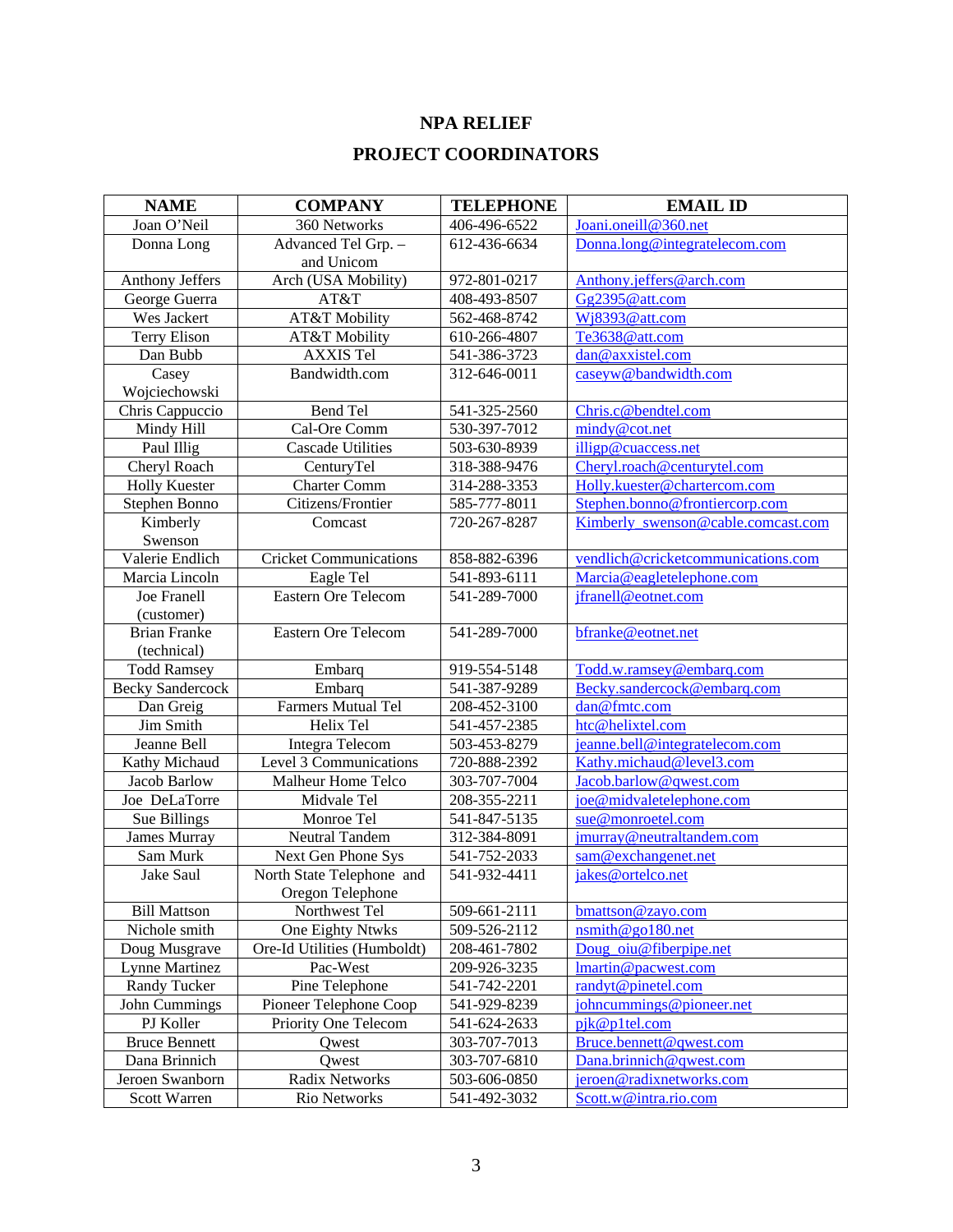| Joyce Nelsen           | Roome Telecom           | 541-369-2211 | Joyce@rtinet.com                  |
|------------------------|-------------------------|--------------|-----------------------------------|
| Katherine McGinn       | Rural Cellular          | 320-808-2482 | kathyjm@unicel.com                |
|                        | (RCC Holdings)          |              |                                   |
| Ashley Helbling        | SMS/800 Help Desk       | 888-767-3300 | Ashley.helbling@sykes.com         |
| Peggy Gabbert          | SMS/800 Help Desk       | 888-767-3300 | Peggy.gabbert@sykes.com           |
| Joe Hurlbert           | <b>Sprint Nextel</b>    | 248-893-8598 | joseph.hurlbert@sprint.com        |
| Paula Jordan           | T-Mobile                | 925-325-3325 | Paula.jordan@t-mobile.com         |
| Anne Chism             | <b>TDS</b> Telecom      | 608-664-4680 | Anne.chism@tdstelecom.com         |
|                        | and Home Tel)           |              |                                   |
| Paul Nejedlo           | <b>TDS</b> Telecom      | 608-664-4659 | Paul.nejedlo@tdstelecom.com       |
|                        | and Home Tel)           |              |                                   |
| Gail Long              | <b>TDS</b> Telecom      | 503-656-8399 | Gail.long@tdstelecom.com          |
|                        | (and Home Tel)          |              |                                   |
| Chad Held              | U.S. Cellular           | 608-441-4367 | Chad.held@uscellular.com          |
| Dyan Adams             | Verizon                 | 508-754-6625 | Dyan.adams@verizon.com            |
| Debra Gooden           | <b>Verizon Business</b> | 972-729-6855 | Debra.gooden@verizonbusiness.com  |
| Louie DeCarlo          | <b>Verizon Business</b> | 415-228-2133 | Louie.decarlo@verizonbusiness.com |
| Gwen Zahn              | <b>Verizon Wireless</b> | 412-496-6228 | Lauren.zahn@verizonwireless.com   |
| <b>Marty Patrovsky</b> | Wantel /Comspan Comm    | 541-229-2101 | mpatrovsky@yahoo.com              |
| Amy Freund             | YMAX                    | 215-538-7066 | Amy.freund@ymaxcorp.com           |
| (Primary)              |                         |              |                                   |
| <b>Bob Salvo</b>       | <b>YMAX</b>             | 908-806-2784 | bob@x2comm.com                    |
| (secondary)            |                         |              |                                   |